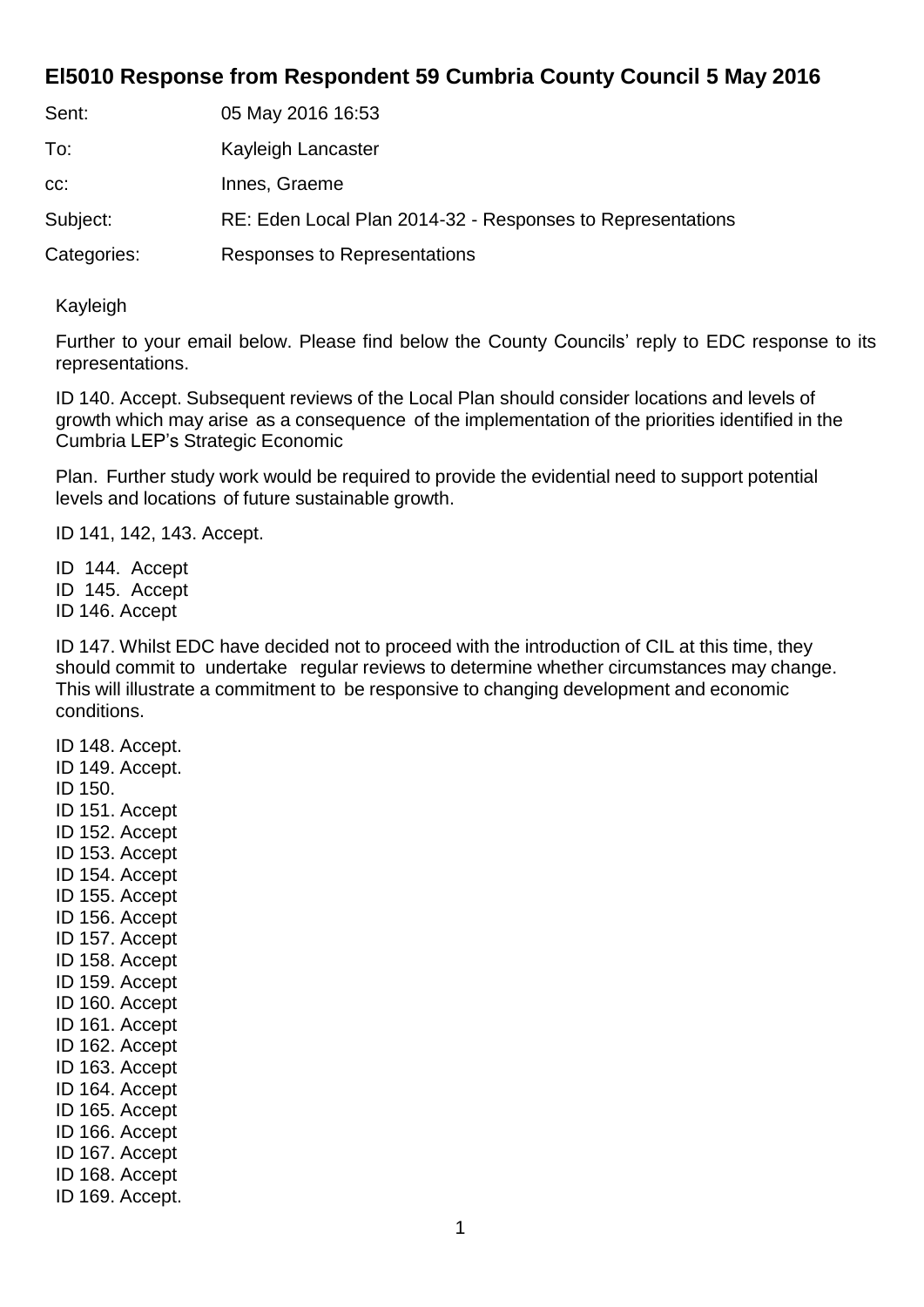ID 170. Accept

ID 171. Accept

ID 172, 173. Please note that the costs for the package of highways and transport improvements are outline costs at 2015 prices Further design work currently is being undertaken to ascertain more detailed costs.

ID 174. Accept

ID 175. Accept

ID 176. Accept

ID 177. Accept

ID 178. Accept

ID 179. Accept

ID 190. Accept

ID 192, 193, 194. Explicitly acknowledging the importance of joint working in a statutory document will provide recognition that both authorities are committed to securing funding to deliver key infrastructure (e.g. through the negotiation of developer contributions, applications to public sector funding programmes etc).

ID 195. Accept

ID 196. Accept

ID 197. Accept

ID 198. Accept

I hope this is sufficient, however should you require any further clarification, please do not hesitate

to contact me. Kind regards

Leanne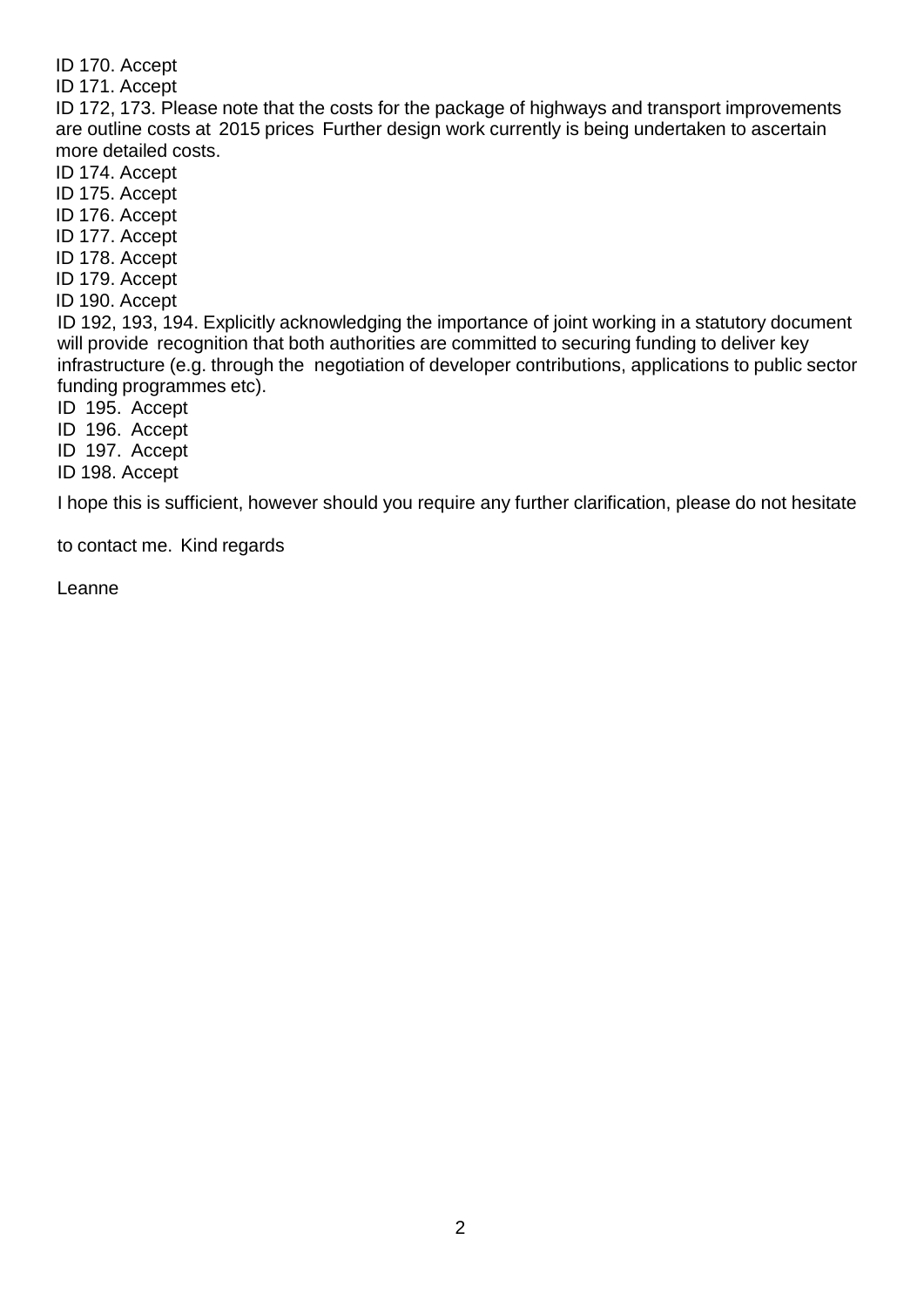**From:** Kayleigh Lancaster [\[mailto:Kayleigh.Lancaster@eden.gov.uk\]](mailto:Kayleigh.Lancaster@eden.gov.uk)

**Sent:** 28 April 2016 12:39

**To:** Spatial Planning Consultations; Beverley, Leanne

**Cc:** Tony Blackburn

**Subject:** Eden Local Plan 2014-32 - Responses to Representations

Dear Sir/Madam,

## **Eden Local Plan 2014-32 - Responses to Representations**

I am contacting you regarding the representations you made to the Eden Local Plan 2014-32 (Regulation 19) Consultation in November 2015.

In response to all representations received during this consultation stage, the Council published a statement which is intended to assist the Inspector in determining where there are areas of common ground or disagreement.

The Responses to Representations Statement (EL1.003) can be viewed here: [https://www.eden.gov.uk/planning-and-building/planning-policy/eden-local-plan/eden-local](https://www.eden.gov.uk/planning-and-building/planning-policy/eden-local-plan/eden-local-plan-examination/eden-local-plan-examination-library/items-added-prior-to-the-start-of-the-hearings/)[plan-examination/eden-local-plan-examination-library/items-added-prior-to-the-start-of-the](https://www.eden.gov.uk/planning-and-building/planning-policy/eden-local-plan/eden-local-plan-examination/eden-local-plan-examination-library/items-added-prior-to-the-start-of-the-hearings/)[hearings/](https://www.eden.gov.uk/planning-and-building/planning-policy/eden-local-plan/eden-local-plan-examination/eden-local-plan-examination-library/items-added-prior-to-the-start-of-the-hearings/)

The Council agreed with a number of representations and has therefore requested either that modifications be made through the Main Modifications document (AD02) or has indicated in the above statement that the requested amendments have been accepted.

The Council considers that it has addressed the following representations that you submitted:

- Response ID 145
- Response ID 148
- Response ID 149
- Response ID 151
- Response ID 152
- Response ID 153
- Response ID 154
- Response ID 155
- Response ID 156
- Response ID 157
- Response ID 158
- Response ID 159
- Response ID 160
- 
- Response ID 161
- Response ID 162
- Response ID 163
- Response ID 164
- Response ID 165
- Response ID 166
- Response ID 167
- Response ID 168
- Response ID 169
- Response ID 170
- Response ID 171